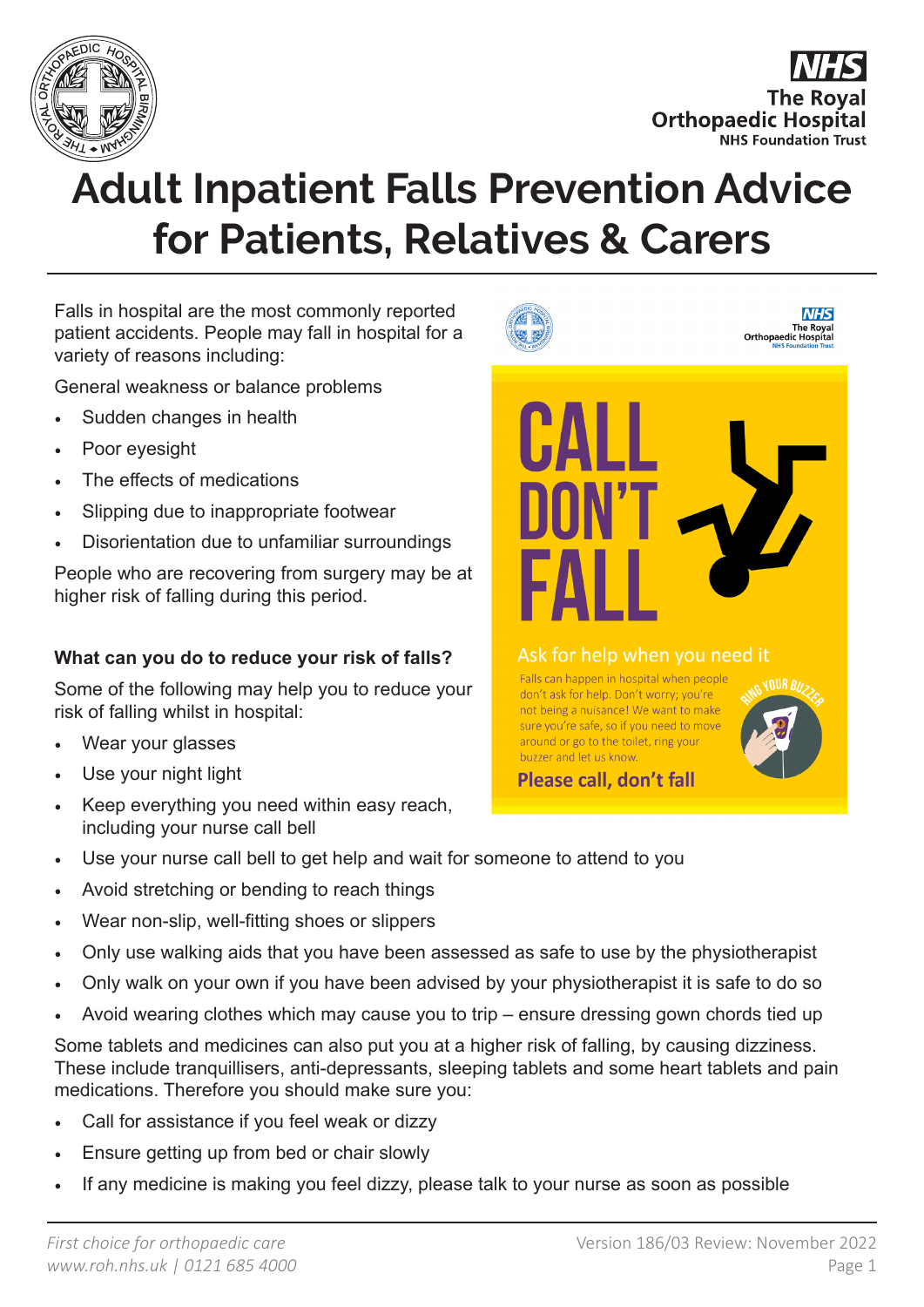

The Ro **Orthopaedic Hospital NHS Foundation Trust** 

## **Adult Inpatient Falls Prevention Advice**

- Don't try to do too much at once
- Drink plenty staying hydrated can help reduce your risk of falls

### **Do not be afraid to ask for assistance when you need it**

#### **Advice for relatives, carers and other visitors**

For the safety of patients, it would help us greatly if you would report to staff any possible problems you may have seen such as;

- Spills of liquids on the floor
- Trailing wires or cables
- Obstacles around the bed-space or ward area

We would also ask that you:

- Leave the patient's room/bed-space tidy by replacing your chairs
- Take any unnecessary items home to increase bed-side space for patient
- Replace bed tables and call bells moved during your visit
- Ask nursing staff to replace bedrails if in use

If your relative/friend has had a fall or is at risk of falls, please help us by:

- Reminding them to be careful when moving
- Reminding them to use their walking aids in hospital
- Ensuring wheelchair brakes are on whenever someone is getting in or out
- Letting us know about a fall if you're relative or friend has had a fall whilst you are visiting, please tell a member of staff as a matter of urgency.

We may need to do some first aid checks or use some equipment to help get your relative up and about again.

#### **Preparing for home:**

Ensure the home environment is ready for your discharge from hospital:

- Remove any rugs
- Beware of any possible loose or broken paving stones in your garden or path
- Beware of any drain covers, small steps or other obstacles
- Plan ahead so there is no need to hurry